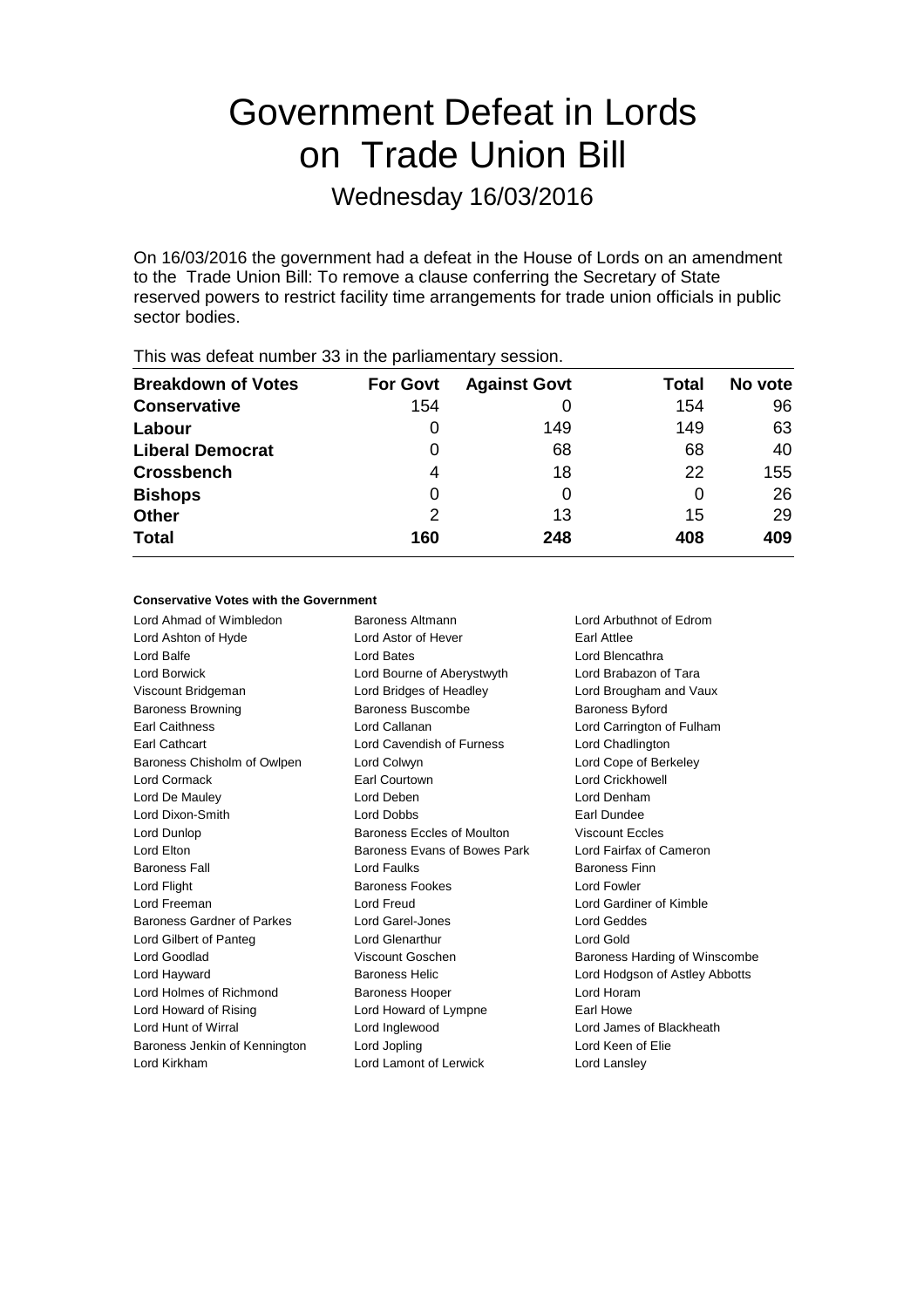Earl Lindsay Lord Lingfield Marquess of Lothian Lord Magan of Castletown **Lord Mancroft** Lord Mancroft **Lord Mancroft** Lord Marlesford Baroness Mobarik **Duke of Montrose** Lord Moore of Lower Marsh Baroness Morris of Bolton Lord Moynihan Lord Naseby Lord Nash Baroness Neville-Jones Baroness Neville-Rolfe Baroness Newlove **Baroness Noakes** Lord Norton of Louth Lord O'Shaughnessy **Lord O'Neill of Gatley Community** Baroness Oppenheim-Barnes Lord Patten **Baroness Perry of Southwark** Baroness Pidding Lord Plumb Lord Polak Lord Porter of Spalding Lord Prior of Brampton Baroness Redfern Lord Renfrew of Kaimsthorn Lord Ribeiro Lord Risby Lord Robathan Lord Ryder of Wensum **Lord Sanderson of Bowden** Baroness Scott of Bybrook Baroness Seccombe Earl Selborne Lord Selkirk of Douglas Lord Selsdon Lord Sheikh Lord Sherbourne of Didsbury Baroness Shields Lord Shinkwin Lord Skelmersdale Lord Smith of Hindhead **Lord Spicer Baroness Stedman-Scott** Baroness Stowell of Beeston Baroness Stroud Lord Taylor of Holbeach Lord Tebbit Lord Trefgarne Viscount Trenchard Lord Trimble Lord True Lord Tugendhat Lord Wakeham Lord Wasserman Lord Wei Baroness Wheatcroft Lord Whitby Baroness Wilcox Lord Willetts Baroness Williams of Trafford Lord Young of Cookham Viscount Younger of Leckie

Lord Lawson of Blaby Lord Leigh of Hurley Lord Lexden

Lord Lupton Lord Lyell Lord MacGregor of Pulham Market Lord Maude of Horsham Baroness McGregor-Smith Baroness McIntosh of Pickering

## **Conservative Votes against the Government**

#### **Labour Votes with the Government**

#### **Labour Votes against the Government**

Baroness Adams of Craigielea Lord Alli Lord Anderson of Swansea

Baroness Andrews Baroness Armstrong of Hill Top Lord Bach Baroness Bakewell Lord Bassam of Brighton Lord Beecham Lord Berkeley Baroness Billingham Baroness Blackstone Lord Blunkett Lord Boateng Lord Bradley Lord Bragg **Lord Brennan** Lord Brennan Lord Brooke of Alverthorpe Lord Brookman Lord Campbell-Savours Lord Cashman Viscount Chandos Lord Clark of Windermere Lord Clarke of Hampstead Lord Collins of Highbury Baroness Corston Baroness Crawley Lord Cunningham of Felling **Lord Davidson of Glen Clova** Lord Davies of Stamford Lord Davies of Oldham **Baroness Dean of Thornton-le-Fylde** Baroness Donaghy Lord Donoughue Baroness Drake Lord Dubs Lord Elder **Baroness Farrington of Ribbleton** Lord Foster of Bishop Auckland Lord Foulkes of Cumnock Baroness Gale Lord Giddens Lord Glasman **Baroness Golding Baroness Golding** Baroness Gould of Potternewton Lord Grantchester Lord Griffiths of Burry Port Lord Grocott Lord Harris of Haringey Lord Harrison Lord Hart of Chilton Lord Haskel Lord Haughey Lord Haworth Baroness Hayter of Kentish Town Baroness Healy of Primrose Hill Baroness Hilton of Eggardon Baroness Hollis of Heigham Lord Howarth of Newport Baroness Howells of St Davids Lord Howie of Troon Lord Hoyle Lord Hughes of Woodside Lord Hunt of Kings Heath Baroness Jay of Paddington Baroness Jones of Whitchurch Lord Jones Lord Jordan Baroness Jowell Lord Judd **Baroness Kennedy of Cradley** Lord Kennedy of Southwark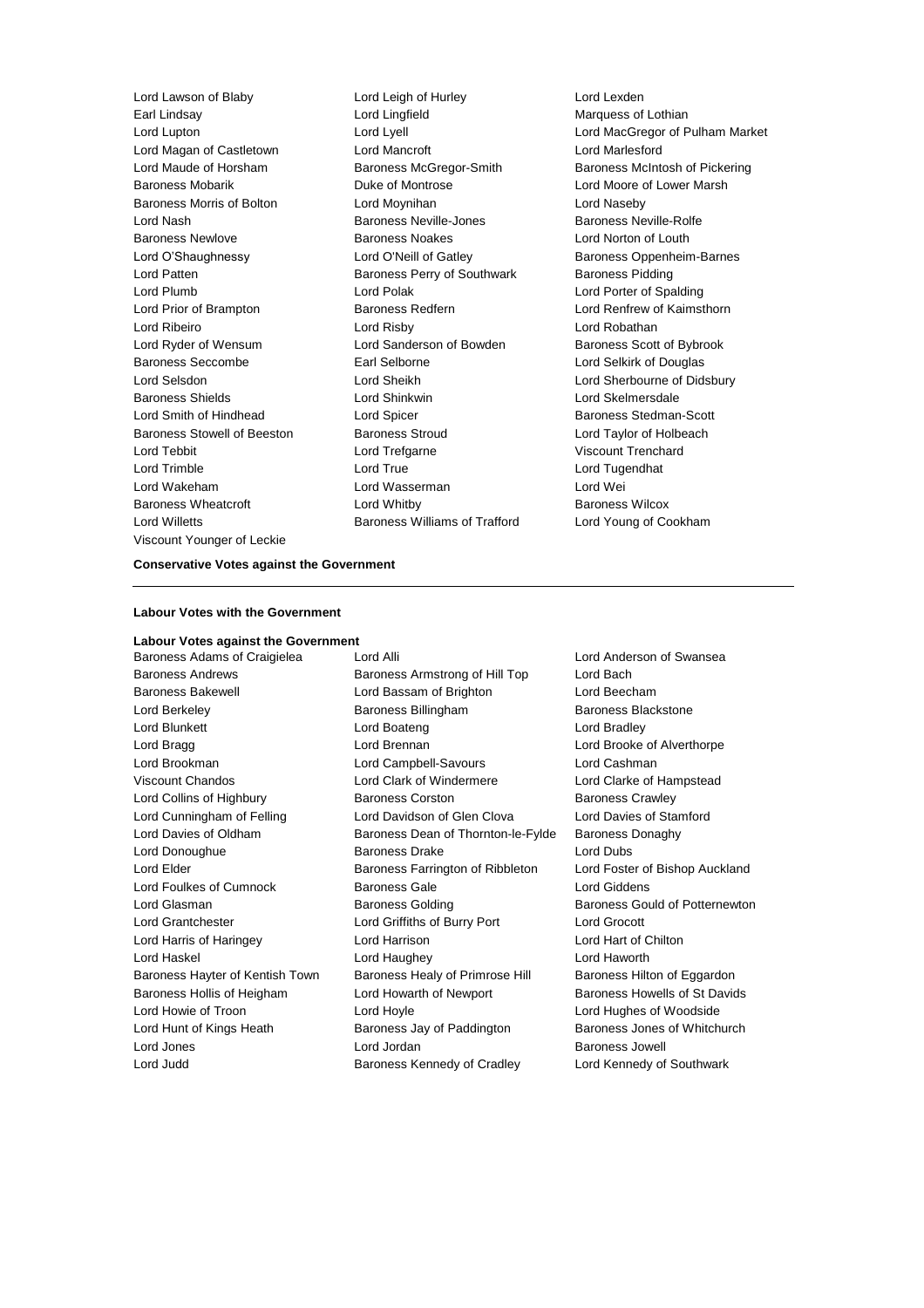Baroness Kennedy of The Shaws Baroness King of Bow Lord Kinnock<br>Baroness Kinnock of Holyhead Lord Kirkhill Cord Knight of Knight of Baroness Kinnock of Holyhead Lord Kirkhill Lord Knight of Weymouth<br>Baroness Lawrence of Clarendon Lord Lea of Crondall Lord Lennie Lord Lennie Baroness Lawrence of Clarendon Lord Lea of Crondall Lord Lennie Baroness Liddell of Coatdyke Lord Liddle Lord Linesey Baroness Lister of Burtersett Lord Livermore Lord Lord MacKenzie of Culkein Baroness Massey of Darwen Lord Maxton Lord McAvoy Lord McFall of Alcluith **Baroness McIntosh of Hudnall** Lord Mendelsohn Lord Monks Lord Moonie Baroness Morgan of Huyton Lord Morgan Baroness Morgan of Ely Lord Morris of Handsworth Baroness Morris of Yardley Lord Morris of Aberavon Lord Murphy of Torfaen Baroness Nye Lord O'Neill of Clackmannan Lord Pendry Baroness Pitkeathley Lord Plant of Highfield Lord Ponsonby of Shulbrede Lord Prescott **Baroness Primarolo** Baroness Prosser Lord Puttnam Baroness Quin Lord Radice Baroness Ramsay of Cartvale Baroness Rebuck Lord Richard Lord Rogers of Riverside Lord Rosser Lord Rowlands Lord Sawyer **Baroness Sherlock** Baroness Sherlock Baroness Smith of Basildon Lord Snape Lord Soley Lord Soley Lord Stevenson of Balmacara<br>
Lord Stone of Blackheath Lord Taylor of Blackburn Baroness Taylor of Bolton Lord Stone of Blackheath Lord Taylor of Blackburn Baroness Taylor of Bolton Baroness Thornton Lord Tomlinson Lord Touhig Lord Triesman Lord Tunnicliffe Lord Turnberg Baroness Wall of New Barnet Baroness Warwick of Undercliffe Lord Watson of Invergowrie Lord Watts **Lord West of Spithead** Baroness Wheeler Baroness Whitaker Lord Whitty Lord Williams of Elvel Lord Wills Lord Winston Lord Wood of Anfield Lord Woolmer of Leeds Baroness Young of Old Scone

# **Liberal Democrat Votes with the Government**

**Liberal Democrat Votes against the Government** Lord Addington **Lord Allan of Hallam** Baroness Bakewell of Hardington

Lord Wallace of Tankerness Lord Wallace of Saltaire

Baroness Barker Lord Beith Baroness Bowles of Berkhamsted Baroness Burt of Solihull Lord Campbell of Pittenweem Lord Clement-Jones Lord Cotter **Lord Dholakia** Baroness Doocey Baroness Falkner of Margravine Baroness Featherstone Lord Foster of Bath Baroness Garden of Frognal Lord German Lord Greaves Baroness Grender **Baroness Hammed Baroness Hammed Baroness Hammed Baroness Harris of Richmond** Baroness Humphreys Lord Hussain Baroness Hussein-Ece Baroness Janke Baroness Jolly Lord Jones of Cheltenham Lord Kirkwood of Kirkhope **Baroness Kramer** Baroness Kramer Lord Lee of Trafford Baroness Ludford **Baroness Maddock** Baroness Manzoor Lord Newby Baroness Nicholson of Winterbourne Lord Paddick Lord Palmer of Childs Hill **Baroness Parminter Lord Purvis of Tweed** Baroness Randerson Lord Razzall Lord Redesdale Lord Rennard Lord Roberts of Llandudno Lord Rodgers of Quarry Bank Baroness Scott of Needham Market Lord Scriven Lord Sharkey Lord Sharkey Baroness Sheehan Lord Shipley Lord Shutt of Greetland Baroness Smith of Newnham Lord Stephen Lord Stoneham of Droxford Lord Strasburger The Baroness Suttie The Lord Taverne Lord Taylor of Goss Moor Lord Teverson Lord Tope Lord Tyler Baroness Tyler of Enfield Lord Verjee

**Mandeville** Lord Marks of Henley-on-Thames Lord McNally **Baroness Miller of Chilthorne Domer**